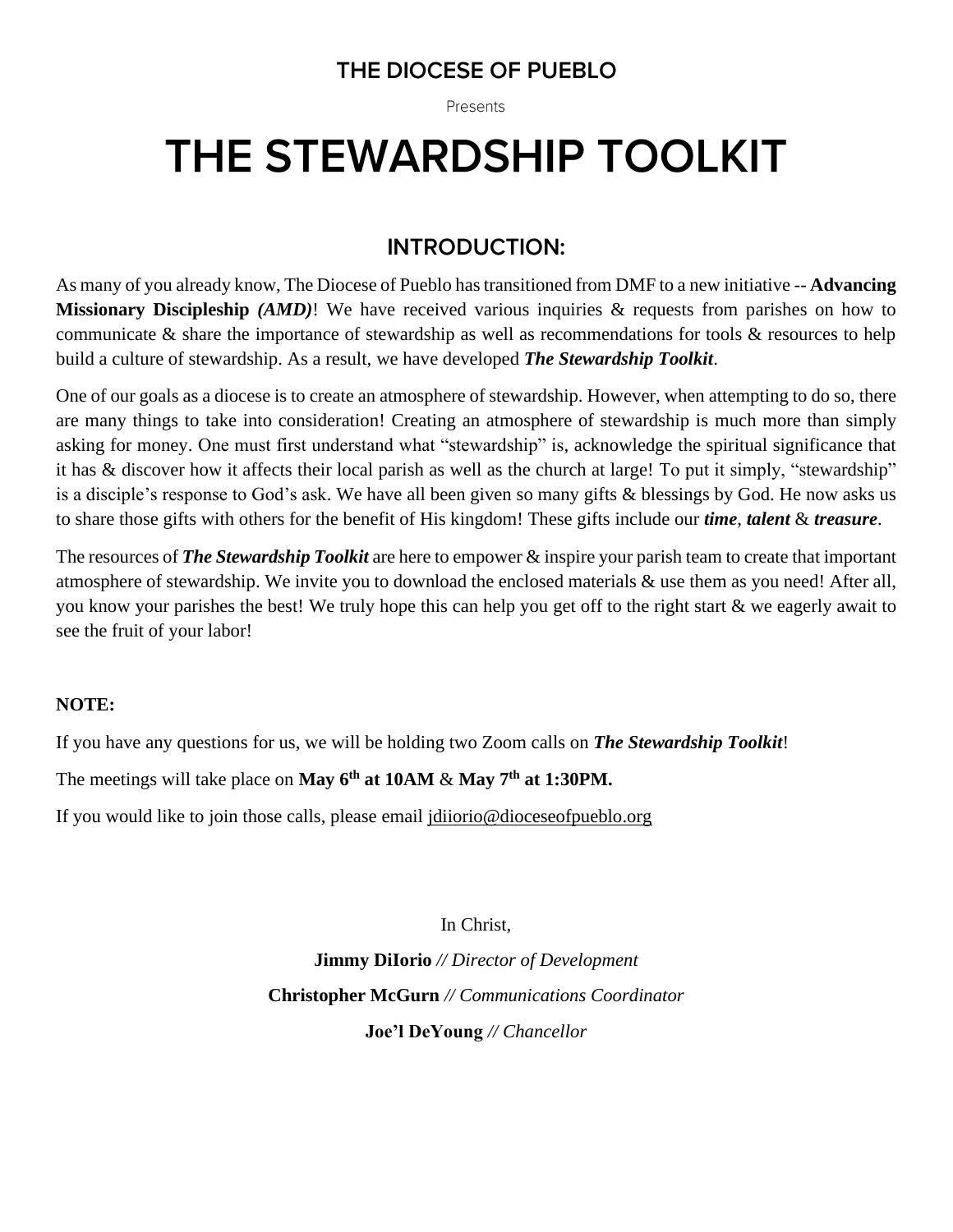# **FAQ'S:**

#### **What is** *The Stewardship Toolkit***?**

It's a collection of adaptable resources for parishes that provides a framework of practical resources, information, suggestions & tips for fostering a culture of stewardship. *The Stewardship Toolkit* is comprised of 6 components: Educational Resources, a 12-month Gratefulness Campaign, 7 Saints of Stewardship, 6 Stories of Diocesan Stewardship, Monthly Stewardship Activities & a 7-Video Stewardship Showcase of how stewardship has benefited various agencies throughout our diocese.

#### **How can we use these resources?**

All items in *The Stewardship Toolkit* will be provided in an electronic file enabling flexibility to print or copy/paste materials as needed. You can print them out, link them on your website, highlight them on your social media channels & include them in your bulletins & newsletters!

#### **Is it mandatory that we use** *The Stewardship Toolkit***?**

Not at all! It's simply a comprehensive collection of stewardship resources to empower & inspire parishes in creating the culture of stewardship.

#### **Do we need to use all the items provided in** *The Stewardship Toolkit***?**

No! All of the materials are to be used as *YOU* see fit! After all, *YOU* know your parish community the best! Use whatever you find helpful.

#### **Can** *The Stewardship Toolkit's* **contents be modified?**

Absolutely! The materials in *The Stewardship Toolkit* can be adapted & customized for the needs of the parish community. We encourage you to think of your own ideas as well!

#### **What is the Zoom call information for the two Q&A sessions?**

To RSVP for **May 6th** or **May 7th**, please send an email to [jdiiorio@dioceseofpueblo.org](mailto:jdiiorio@dioceseofpueblo.org) specifying which date you would like to attend.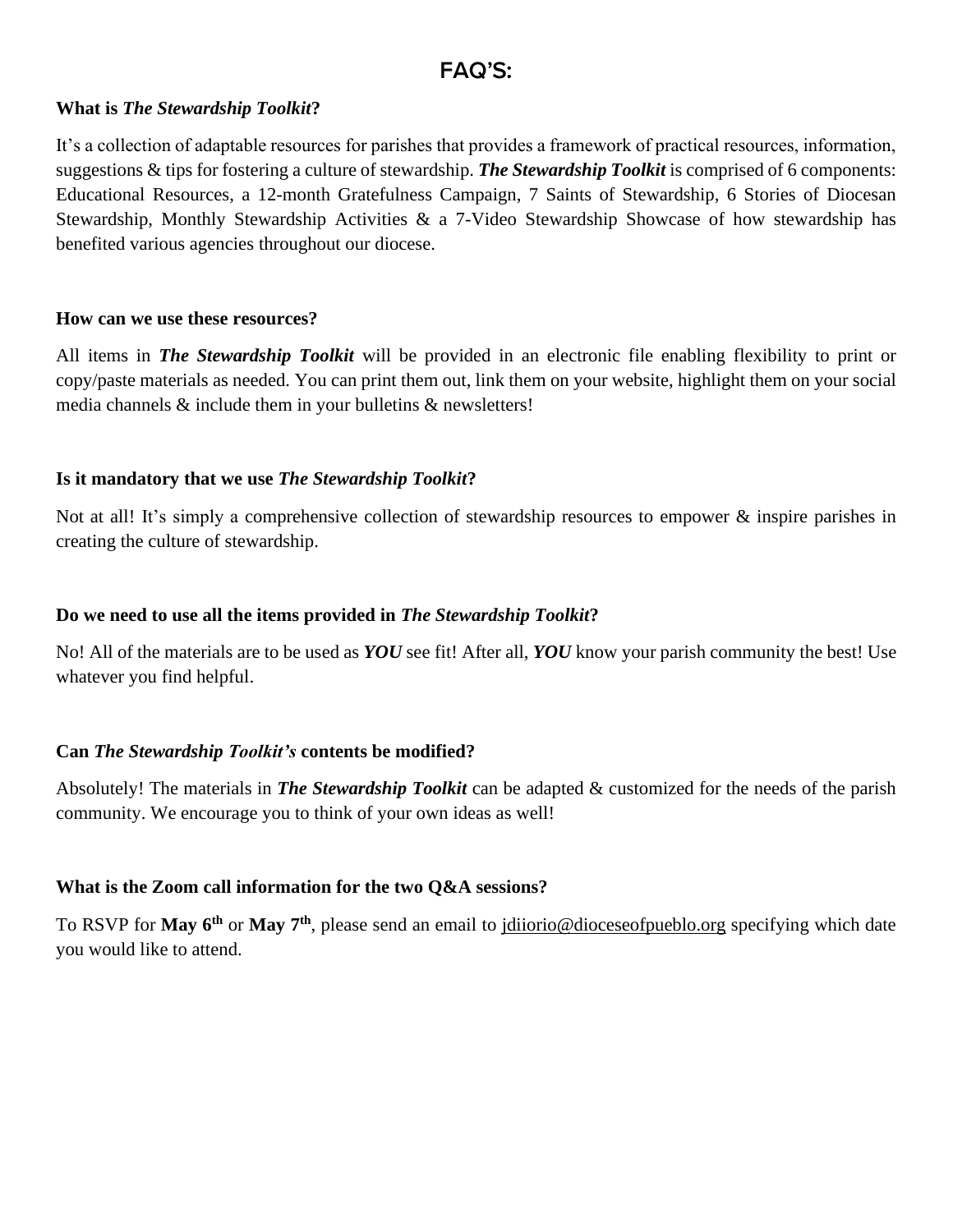# THE STEWARDSHIP TOOLKIT BREAKDOWN:

*(These don't need to be used in any particular order)*

## **1.) TOOL #1 // STEWARDSHIP RESOURCES**

a. Before diving in, we find it very helpful to first understand the terminology & mentality associated with stewardship. In doing so, the rest of these tools will make more sense  $\&$  come to life! These two resources will provide a foundation of where the church is coming from on stewardship. We also encourage you to explore the many USCCB documents, webinars, and white papers to learn & advance your stewardship skills!

#### **i. International Catholic Stewardship Council** *(ICSC)*

1. For over 55 years the ICSC has worked to promote & support Catholic teachings on stewardship by providing education & resources for dioceses, parishes & institutions of the Roman Catholic Church. Consider becoming a member or read their monthly Parish e-Bulletin!

#### **February Issue:**

[https://catholicstewardship.com/wp-content/uploads/2021/01/ICSC-Parish-Enews\\_FEB-21\\_F.pdf](https://catholicstewardship.com/wp-content/uploads/2021/01/ICSC-Parish-Enews_FEB-21_F.pdf)

#### **March Issue:**

[https://catholicstewardship.com/wp-content/uploads/2021/02/ICSC-Parish-eBulletin\\_March-21\\_F.pdf](https://nam02.safelinks.protection.outlook.com/?url=https%3A%2F%2Fcatholicstewardship.com%2Fwp-content%2Fuploads%2F2021%2F02%2FICSC-Parish-eBulletin_March-21_F.pdf&data=04%7C01%7Ccmcgurn%40dioceseofpueblo.org%7C27b9fffc0a5a46022f6e08d8ff987964%7C87643b24e0274cf9a662f3b37194e9a8%7C1%7C0%7C637540377636771959%7CUnknown%7CTWFpbGZsb3d8eyJWIjoiMC4wLjAwMDAiLCJQIjoiV2luMzIiLCJBTiI6Ik1haWwiLCJXVCI6Mn0%3D%7C1000&sdata=uQhik58j0NT5PkSt6PVHHfaXUkfL%2B%2B2%2F4OpPGOCAcA8%3D&reserved=0)

#### ii. **USCCB Stewardship: A Disciple's Response**

1. This is a pastoral letter written for pastors, parish finance, development  $\&$  stewardship committees that helps to understand & articulate the habits of a committed disciple of Jesus Christ. In 5 sections, this publication makes connections between stewardship, evangelization & Catholic social teaching & the challenges that consumerism & materialism are to the Christian steward.

#### **Full PDF:**

<https://d2y1pz2y630308.clodfront.net/20469/documents/2018/6/9-stewardship-a-disciples-response-1.pdf>

#### **Overview PDF:**

[https://www.4lpi.com/wp-content/uploads/2015/10/Stewardship\\_Nutshell.pdf](https://nam02.safelinks.protection.outlook.com/?url=https%3A%2F%2Fwww.4lpi.com%2Fwp-content%2Fuploads%2F2015%2F10%2FStewardship_Nutshell.pdf&data=04%7C01%7Ccmcgurn%40dioceseofpueblo.org%7C27b9fffc0a5a46022f6e08d8ff987964%7C87643b24e0274cf9a662f3b37194e9a8%7C1%7C0%7C637540377636781953%7CUnknown%7CTWFpbGZsb3d8eyJWIjoiMC4wLjAwMDAiLCJQIjoiV2luMzIiLCJBTiI6Ik1haWwiLCJXVCI6Mn0%3D%7C1000&sdata=N%2BeW3cEgiEWVVqs5oiuE%2BBcUEDgBG%2FJHw2j4ym%2FZlFY%3D&reserved=0)

#### **2.) TOOL #2 // GRATEFULNESS CAMPAIGN**

- a. Thank your donors so that they understand their impact on your parish!
	- i. A donor should be thanked in multiple ways by multiple people.
	- ii. They should also be shown how their donation was used.
		- 1. Use the attached 12-month guide to help you!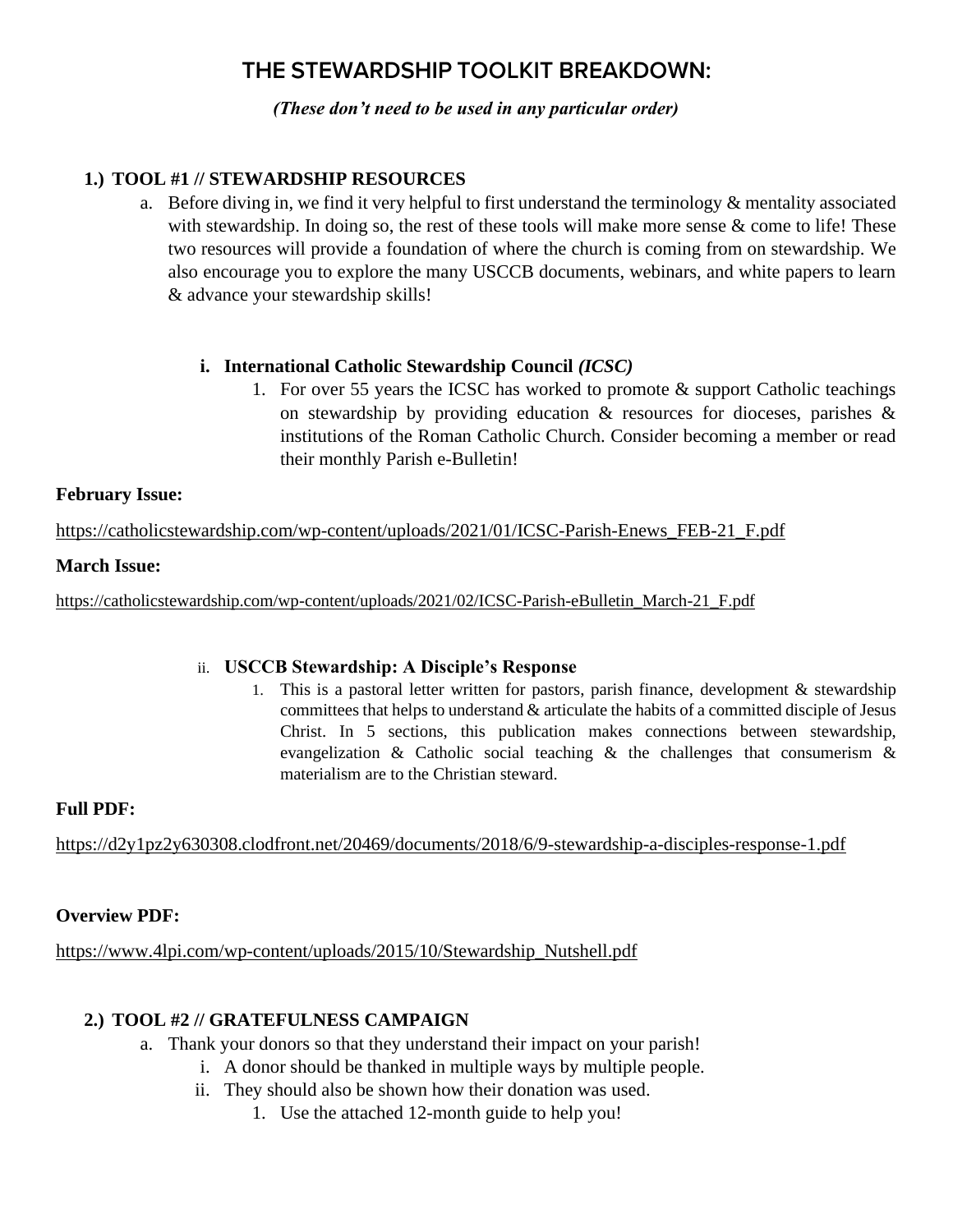## **3.) TOOL #3 // SEVEN SAINTS OF STEWARDSHIP**

- a. Included in *The Stewardship Toolkit* are multiple saints that lived out a commitment to be Christcentered by sharing their gifts for the work of God!
	- i. Share the attached stories in your bulletin, social media, website, etc.
	- ii. Discover more saints like the ones we provided!
	- iii. How was your parish patron a steward?

#### **4.) TOOL #4 // SIX STORIES OF DIOCESAN STEWARDSHIP**

- a. Everybody loves a good story! When people share their faith journey with others, it offers a powerful & personal connection!
	- i. Increase your parish engagement by sharing the attached faith testimonies of stewards across our diocese in your bulletin, newsletters & social media platforms.
	- ii. Tell your own stories of stewardship in your parishes by highlighting those in your parish community who share their time, talent & treasure!

#### **5.) TOOL #5 // MONTHLY STEWARDSHIP ACTIVITIES**

#### **a. Make a "Blessing Tree"!**

- i. This is a great way to focus on gratitude of the gifts God has given us!
	- 1. Encourage your community to think about their gifts as resources that they can give other than money. It's so simple that it's perfect for both young & old to make. Now you have a piece of décor to display in your parish to serve as a constant reminder of wonderful things in your lives!
- ii. Check out these examples of "Blessing Trees" as well as how to make one!
	- 1. <https://whatthebiblesaysdoctrine.wordpress.com/2013/12/25/the-blessing-tree/>
	- 2. <https://raisingarrows.net/blessing-tree/>
	- 3. <https://womenlivingwell.org/2011/11/the-blessing-tree/>
	- 4. [http://homejoys.blogspot.com/2009/11/blessing-tree.html](https://nam02.safelinks.protection.outlook.com/?url=http%3A%2F%2Fhomejoys.blogspot.com%2F2009%2F11%2Fblessing-tree.html&data=04%7C01%7Ccmcgurn%40dioceseofpueblo.org%7C27b9fffc0a5a46022f6e08d8ff987964%7C87643b24e0274cf9a662f3b37194e9a8%7C1%7C0%7C637540377636791948%7CUnknown%7CTWFpbGZsb3d8eyJWIjoiMC4wLjAwMDAiLCJQIjoiV2luMzIiLCJBTiI6Ik1haWwiLCJXVCI6Mn0%3D%7C1000&sdata=2poz3u%2FUXPgmqPYJSMmT7Mj2DijpbkvtV4bSdnBMlVc%3D&reserved=0)

#### **b. The Widow's Mite**

- i. Using the Parable of the Talents as a guideline, we learn that we must receive God's gifts gratefully, nurture God's gifts responsibly, share God's gifts generously & return God's gifts in abundance!
	- 1. Surprise a handful of church attendees with envelopes under their seats with different gifts of cash *(\$1, \$5, \$20 & \$50)* with a challenge saying, "Everything is a gift that has been given by God. God has now entrusted you with this additional gift, & we challenge you to live generously with it!"
	- 2. The pastor then encourages the individuals to live generously  $\&$  share their stories of "re-gifting". These stories can be shared in your bulletin, social media, or website!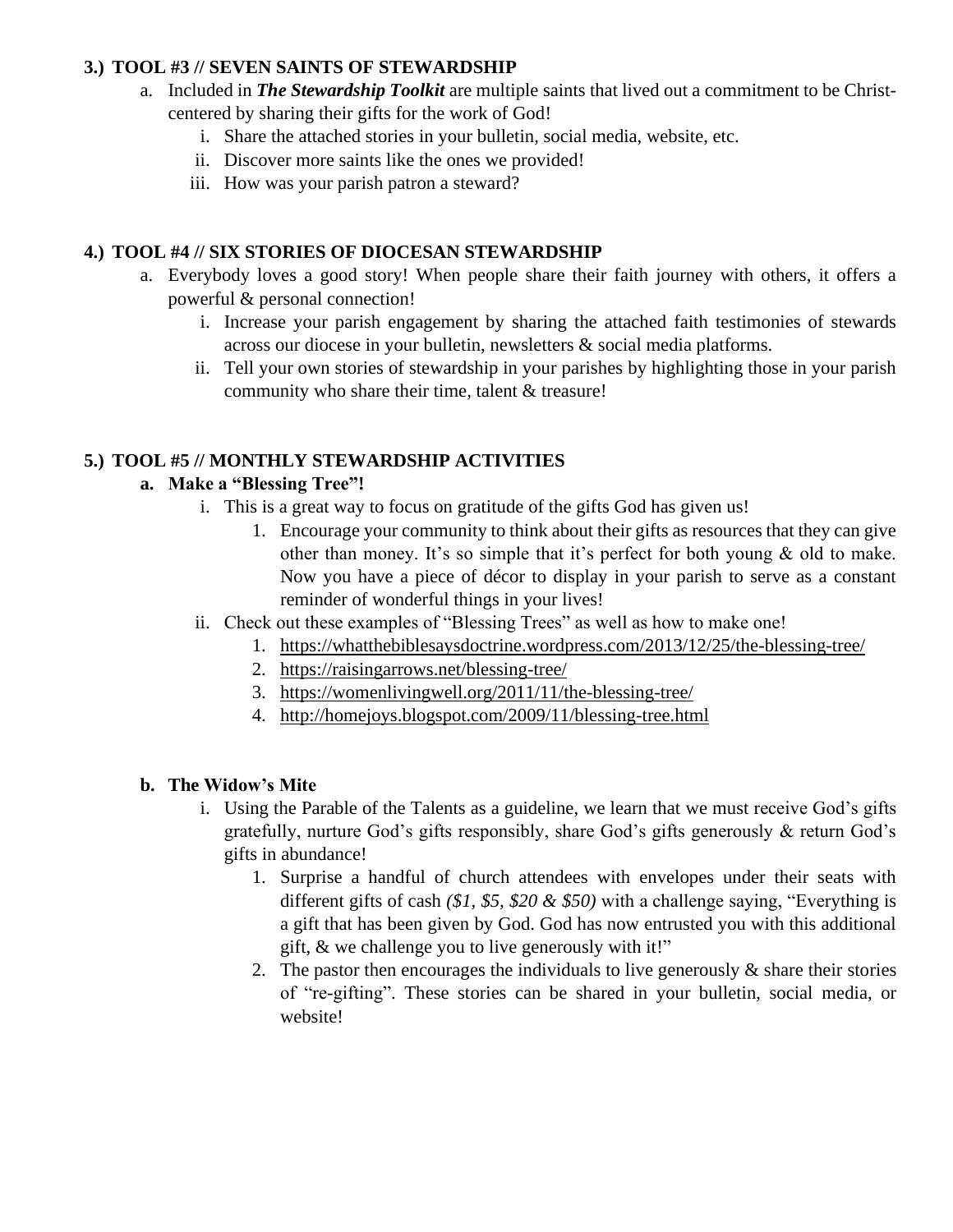#### **c. Sunday Celebration of Gratefulness**

- i. Provide 3x5 note cards to the parish for 4 consecutive Sundays.
- ii. Each Sunday, people will respond to a different statement.
	- 1. 1<sup>st</sup> Sunday: God was closest to me in this church when...
	- 2.  $2^{nd}$  Sunday: One person in this church who has helped me grow spiritually is...
	- 3. 3<sup>rd</sup> Sunday: One ministry/program/activity of this church that has helped me grow spiritually is…
	- 4.  $4<sup>th</sup>$  Sunday: A future vision that God has given me for this church is...
- iii. Share the cards on your social media, bulletins, websites, Blessing Tree, etc.

## **d. Stewardship Bingo**

- i. The bingo card contains 24 spaces & one blank space.
- ii. Print out the attached bingo card for your parish community.
	- 1. Different variations of Bingo can be played *(diagonal, horizontal, vertical, U's, T's or blackout)*
- iii. Showcase a parishioner who completes the bingo card challenge  $\&$  invite them to tell their story for your bulletin, social media, website, etc.

# **e. Stewardship Snippets**

- i. Have children of all ages tell how they shared throughout that week  $\&$  showcase it on your bulletin, social media, website, etc.
	- 1. Children often times have the best stories for this kind of thing!
		- a. Sharing toys, lunch, etc.

## **f. Spiritual Music Playlist**

- i. Create a spiritual playlist  $\&$  share it with a friend or family member!
	- 1. Music is a fantastic way to start conversations  $\&$  learn about a person! People are often inspired by music & love to discuss it!
	- 2. "What songs mean the most to you & why?"
	- 3. Here are some apps you can use:
		- a. Spotify
		- b. YouTube
		- c. Apple Music
		- d. Soundshare

# **g. Take a Spiritual Gifts/Charisms Quiz**

- i. Discover your spiritual charisms by taking a quick quiz!
- ii. This is a great way to learn about, engage & strengthen your parishioners! This will teach you how your parishioners enjoy serving, where they would thrive the most, etc.
- iii. There are many great quizzes to try! Go online to find one that best suits you!